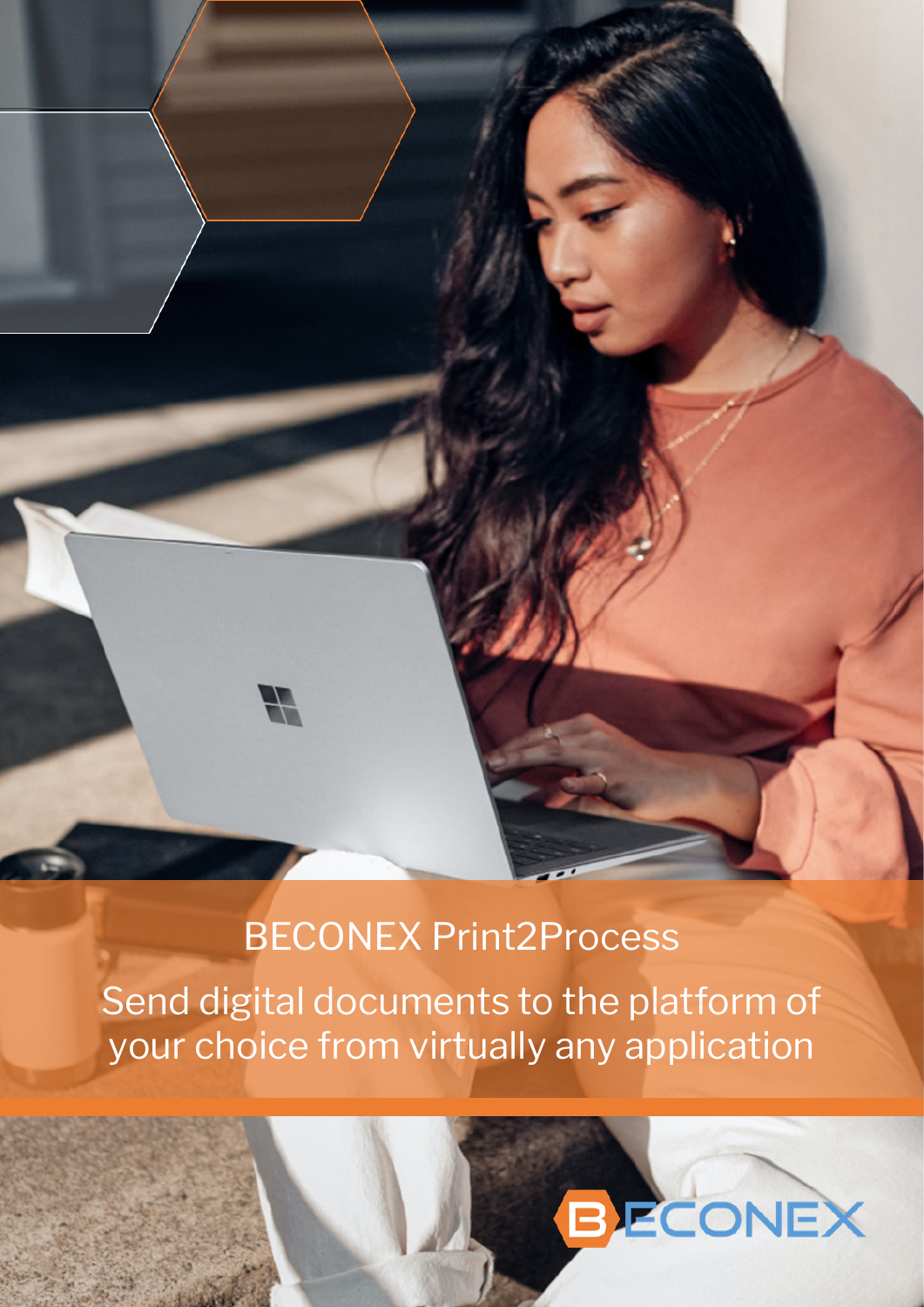

Digital documents outnumber their paper-based counterparts in most organizations. This is mainly so because of the many advantages of digital means with respect to preservation, organization and exchange of information. However, for such a system to work and fulfil its purpose, the documents must also be accessible from within the information systems used to manage and run the organization.

## Is there a solution to optimize the integration of digital documents into the several systems that an enterprise relies on?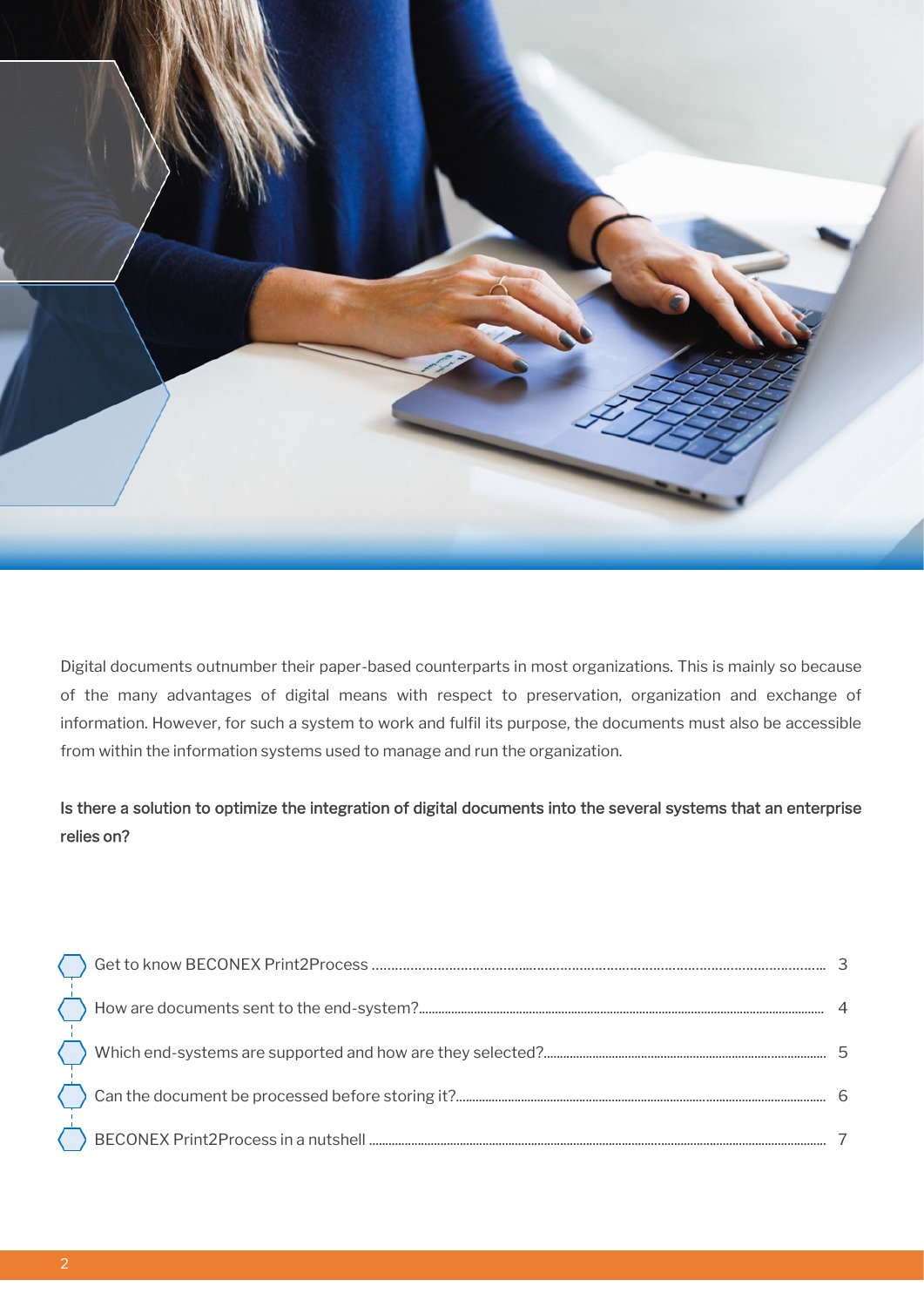# Get to know BECONEX Print2Process

Print2Process is the solution from BECONEX for the routing and storage of digital documents. It allows you to minimize the steps required to attach documents and metadata into your information systems, making critical tasks of document management more efficient and friendly.

The solution is compatible with all Windows application: documents can be sent to the desired end-system directly from inside Word, Excel, PowerPoint, etc. or from your Outlook inbox, internet browser, etc. What do all this applications have in common? They allow you to print. In fact, Print2Process is a virtual printer driver that sends documents to the platforms of your choice, as it would to any printing device.

With Print2Process you can save documents as PDF directly from the Windows application to the respective platform. This not only saves you time, but also means that every employee can contribute to the filing of documents. Simply "print the document for the process" and it will be saved automatically, including the relevant metadata such as creation date, ID of the employee who created the document, etc.

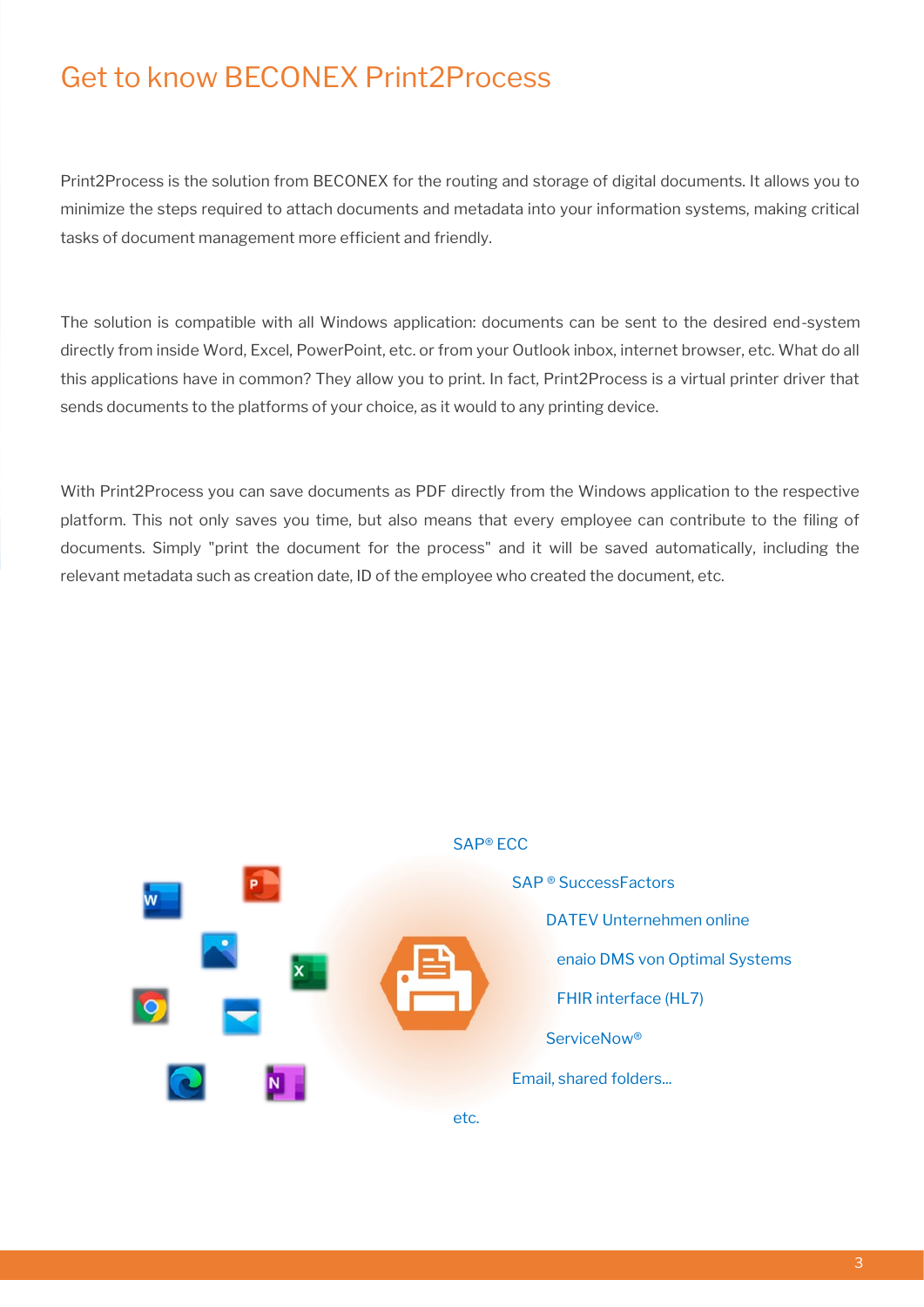# How are documents sent to the end-system?

Simply proceed as you would to send the document to a printer or fax. When given the option to select the printing device, choose "BECONEX Print2Process" and click on "Print". This will call the virtual printer driver and open the visual interface. From there, you can preview the document, choose an end-system and continue with the process.

### What types of documents can be stored with Print2Process?

Print2Process can be initiated from any application that allows you to print documents. Said documents can therefore be in any format: .docx, .xlsx, .pptx, .txt, .pdf, .jpg, .png, etc. They will be saved as PDF file automatically.



BECONEX Print2Process virtual printer driver, called from the Microsoft Outlook inbox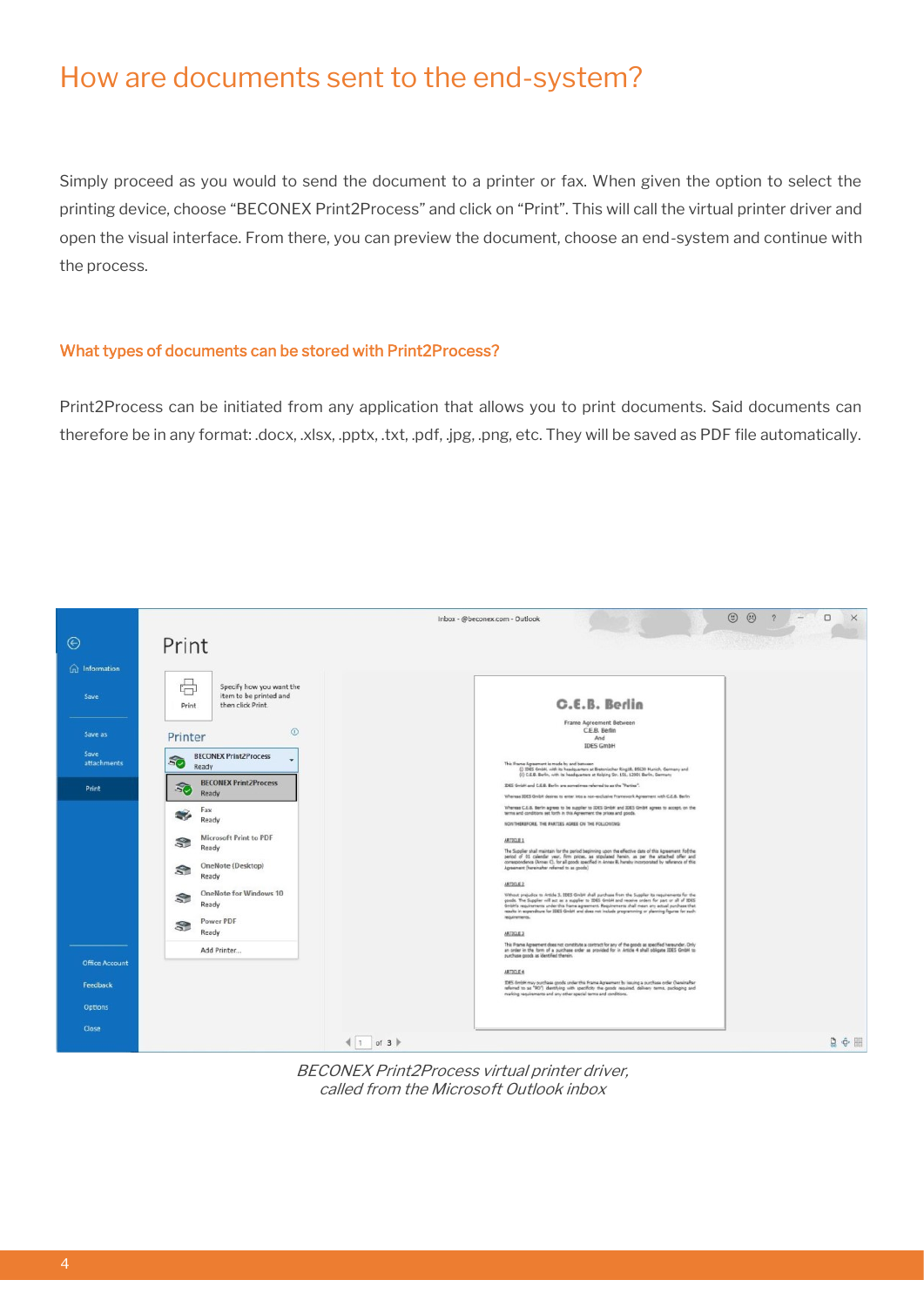# Which end-systems are supported and how are they selected?

Print2Process works in combination with any of the routing components from BECONEX and with those of other providers: Send2SAP, Send2EmployeeFile (SuccessFactors and SAP HCM), Send2DATEV, Send2enaio, Send2ServiceNow, digital sales files, etc. You can also send the document to other REST-based systems, by email or to a shared folder.

This provides maximum flexibility: you can automate the storing of documents in the end-system or location of your choice simply by "printing" the document.

When the visual interface of the printer driver is open, you can select the end-system or scenario from a dropdown menu. Depending on the end-system, you can have one or more scenarios. Send2SAP, for example, allows you to have predefined scenarios for different business objects or document types (delivery note to purchase order, certificate to inspection lot, frame agreement to vendor, etc.).

To finish the process, click on "Send".



Visual interface of the Print2Process printer driver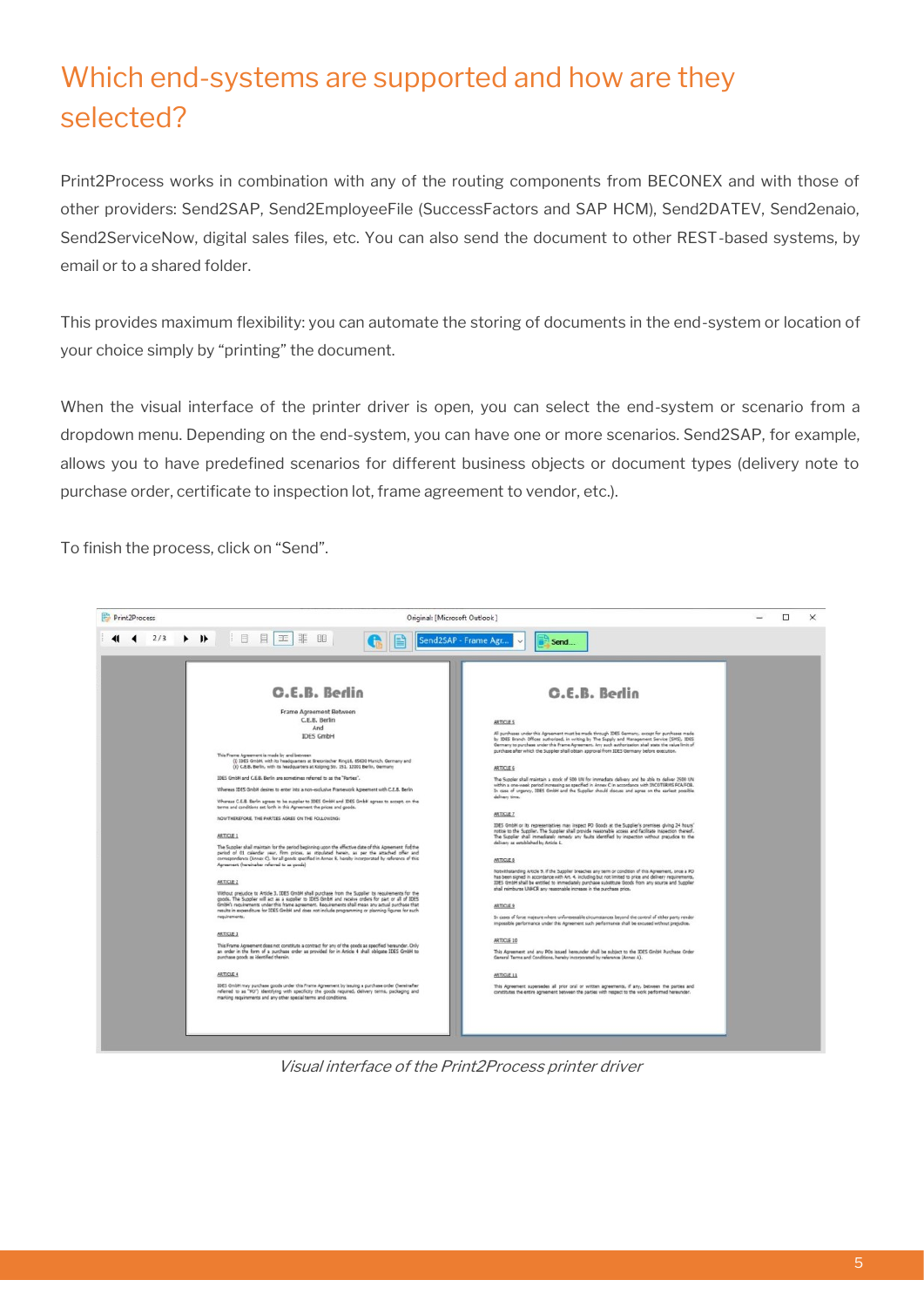# Can the document be processed before storing it?

Print2Process run on the Kofax AutoStore and Kofax ControlSuite platforms. Therefore, it does not only routes documents, but it can be used in combination with processing components, like OCR to create searchable pdfs, Barcode readers, PDF converters, as well as the processing components from BECONEX. Some examples are:

### Thumbnail generator

Some platforms, like SAP, allow you to accompany your documents with a thumbnail to ease their identification among other documents. The generator automates the creating of thumbnails in different sizes and allows you to choose the page that should be used as identifier.

### Validation Controller (ValiCon) for replacement scanning

BECONEX's Validation Controller (ValiCon) automates and simplifies critical steps of "replacement scanning" processes. This minimizes the administrative costs and process costs associated with storing paper-based documents while complying with legal regulations.

### Intelligent Document Analyzer (IDA) for automatic classification

BECONEX IDA enables documents to be automatically sorted using specifically definable search parameters. The search algorithm goes through different search levels with the specified parameters to identify crucial information. Once sorted and depending on the end-system, the document is sent to the corresponding folder, account or business object automatically.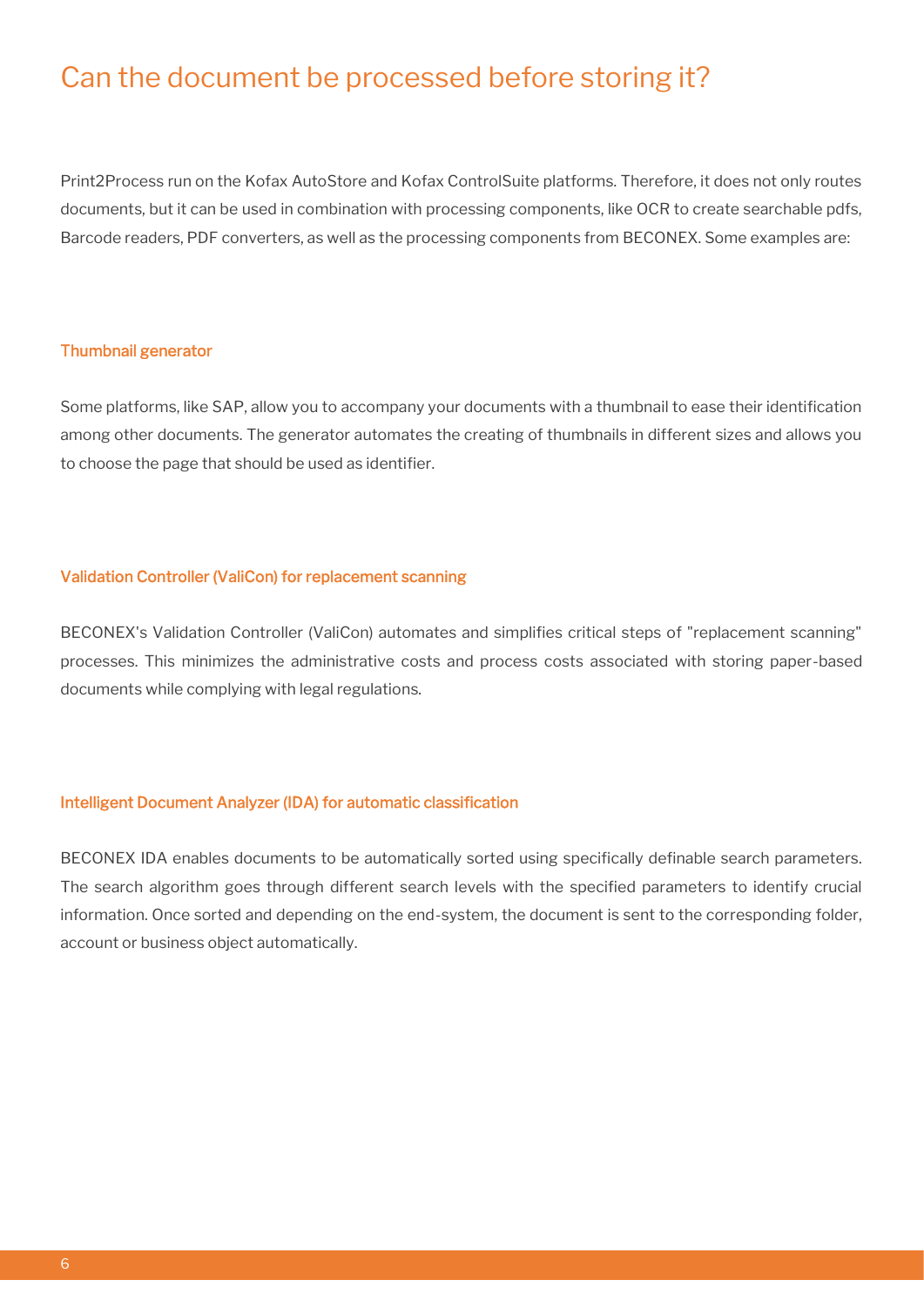# BECONEX Print2Process in a nutshell

Thanks to BECONEX Print2Process you can:



### Send documents to your end-systems by clicking "Print"

BECONEX Print2Process is a virtual printer driver that can be called from any Windows application in a few clicks as any other printing device.

### Automate the storing of digital documents in your information systems

The solution communicates with a wide variety of platforms, including SAP, the digital Personnel File for SuccessFactors from centric, FHIR interfaces for healthcare information systems, etc.





### Preprocess your documents before storing them

Use Print2Process not only to store your documents but to automate preprocessing like creation of searchable PDFs, visual inspection processes, intelligent classification, thumbnail generation, etc.

### Any questions?

We are happy to make an appointment to answer your questions and so that you can see the BECONEX Print2Process solution in action!